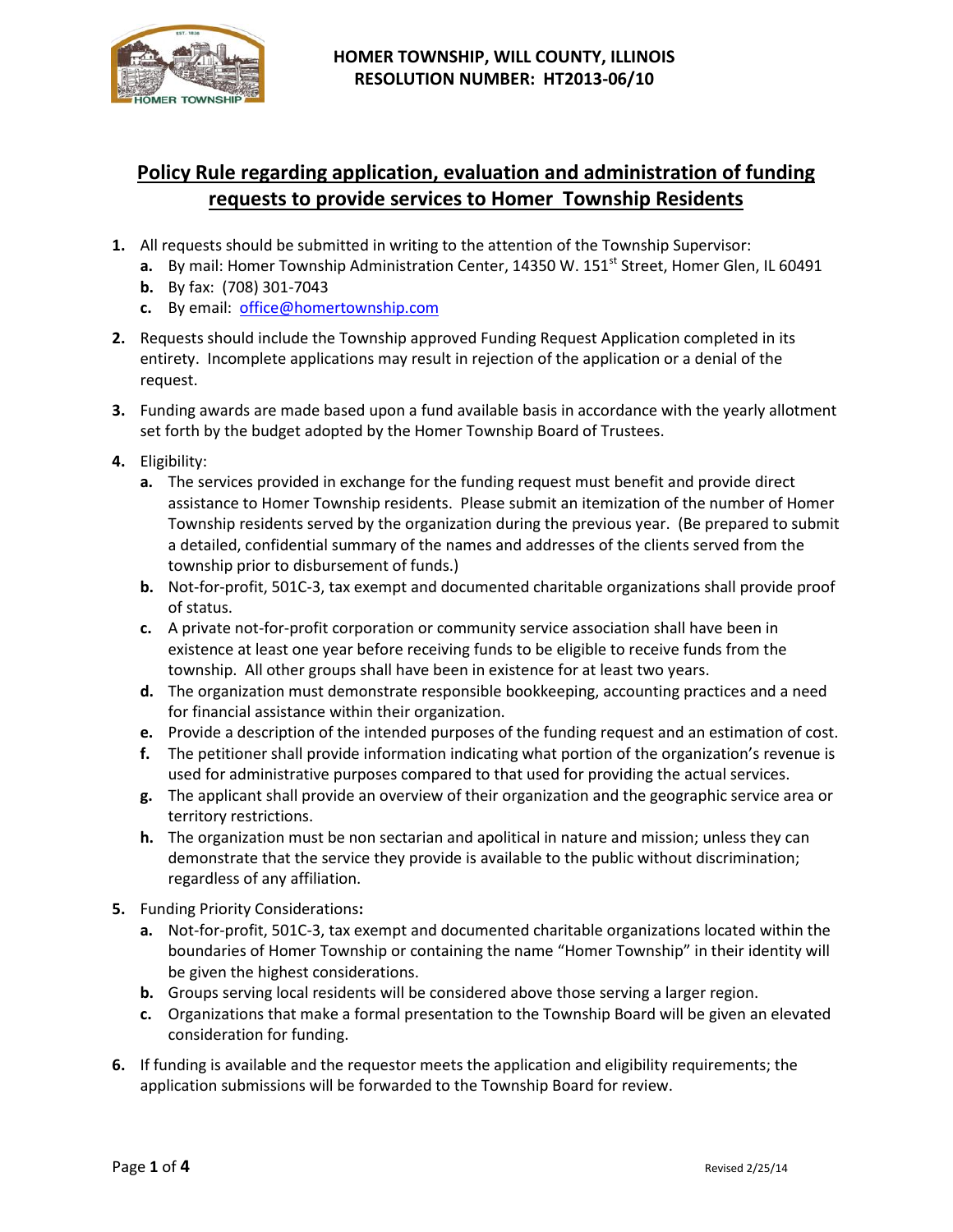

### **HOMER TOWNSHIP, WILL COUNTY, ILLINOIS RESOLUTION NUMBER: HT2013-06/10**

- **7.** The Town Board will either direct the Supervisor to invite a representative from the requesting organization to make a formal presentation at a future meeting of the Board of Trustees OR to deny the request.
- **8.** The Township Supervisor will coordinate an availability date with the organization for placement on a meeting agenda; however, an invitation to present does not assure that the funding request will be approved by the Township Board.
- **9.** After the presentation and upon consideration of the Board, the Township Supervisor will notify the applicant of an approval for funding or denial of the request.
- **10.** If funding is approved, the organization must provide recognition of the contribution made by the residents of "Homer Township" in its publications, website and/or other customary method of acknowledgement of its contributors.
- **11.** Township officers and employees are bound to follow the provisions of the Homer Township Ethics Ordinance (HT100404) and are prohibited from having interest in township contracts (50 ILCS 105/3). In addition to avoiding statutory conflicts which result from a public officer's pecuniary interest in a contract let by the public entity, public officials and requesting organization representatives must exercise care to avoid common law conflicts of interest which may occur even though the official may not commit a statutory offense.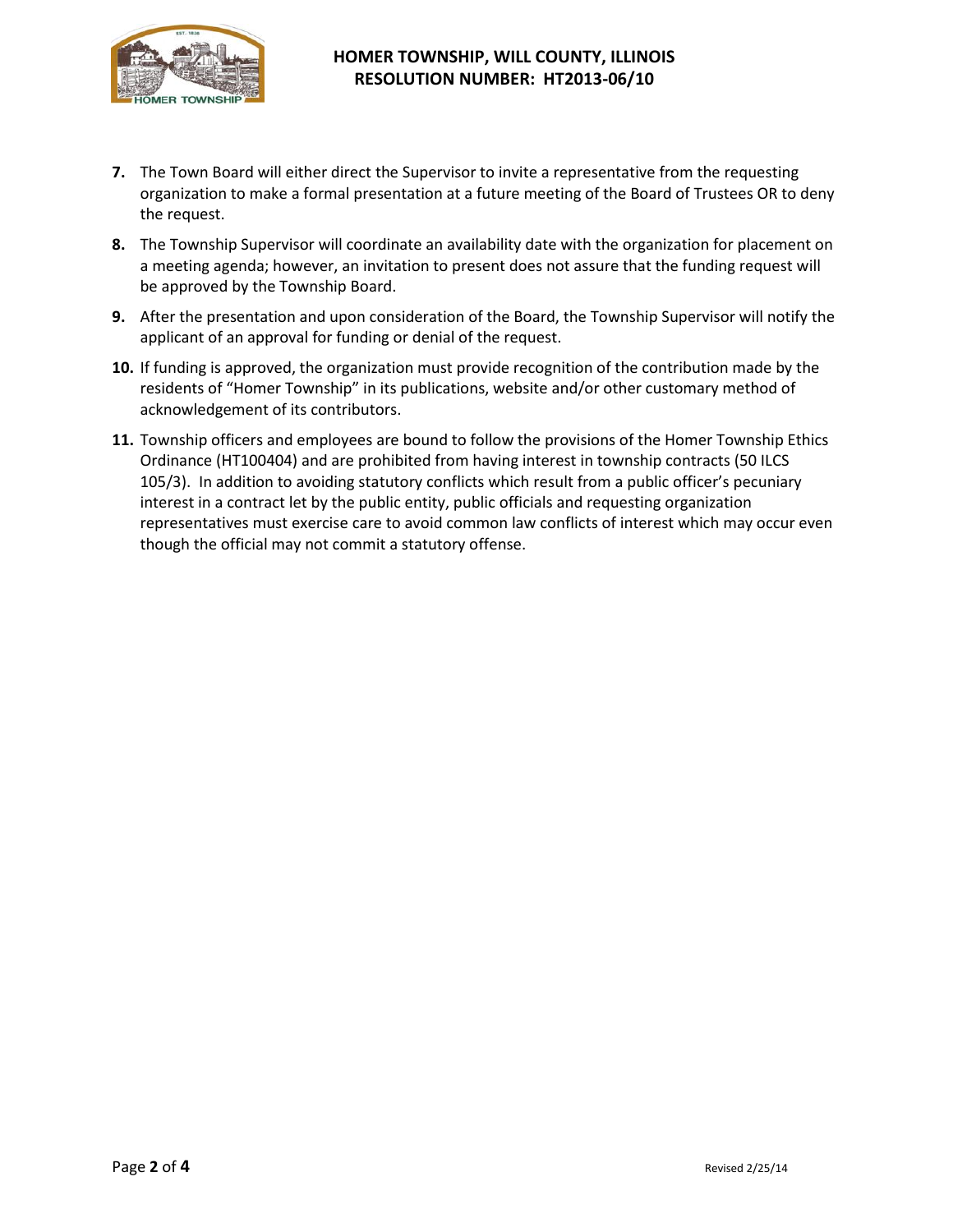

## **HOMER TOWNSHIP, WILL COUNTY, ILLINOIS RESOLUTION NUMBER: HT2013-06/10**

# **Application Request for Funding**

Please complete the following application. Incomplete applications may result in rejection of the application or denial of the request. If more space is required applicant may attach additional pages by identifying the numbered item as it applies to the additional response. Additional supporting documents may also be attached.

- **1.** Name of the organization:\_\_\_\_\_\_\_\_\_\_\_\_\_\_\_\_\_\_\_\_\_\_\_\_\_\_\_\_\_\_\_\_\_\_\_\_\_\_\_\_\_\_\_\_\_\_\_\_\_\_
- **2.** Website:\_\_\_\_\_\_\_\_\_\_\_\_\_\_\_\_\_\_\_\_\_\_\_\_\_\_\_\_\_\_\_\_\_\_\_\_\_\_\_\_\_\_\_\_\_\_\_\_\_\_\_\_\_\_\_\_\_\_\_\_\_\_\_\_

\_\_\_\_\_\_\_\_\_\_\_\_\_\_\_\_\_\_\_\_\_\_\_\_\_\_\_\_\_\_\_\_\_\_\_\_\_\_\_\_\_\_\_\_\_\_\_\_\_\_\_\_\_\_\_\_\_\_\_\_\_\_\_\_\_\_\_\_\_\_\_\_

\_\_\_\_\_\_\_\_\_\_\_\_\_\_\_\_\_\_\_\_\_\_\_\_\_\_\_\_\_\_\_\_\_\_\_\_\_\_\_\_\_\_\_\_\_\_\_\_\_\_\_\_\_\_\_\_\_\_\_\_\_\_\_\_\_\_\_\_\_\_\_\_

\_\_\_\_\_\_\_\_\_\_\_\_\_\_\_\_\_\_\_\_\_\_\_\_\_\_\_\_\_\_\_\_\_\_\_\_\_\_\_\_\_\_\_\_\_\_\_\_\_\_\_\_\_\_\_\_\_\_\_\_\_\_\_\_\_\_\_\_\_\_\_\_

\_\_\_\_\_\_\_\_\_\_\_\_\_\_\_\_\_\_\_\_\_\_\_\_\_\_\_\_\_\_\_\_\_\_\_\_\_\_\_\_\_\_\_\_\_\_\_\_\_\_\_\_\_\_\_\_\_\_\_\_\_\_\_\_\_\_\_\_\_\_\_\_ \_\_\_\_\_\_\_\_\_\_\_\_\_\_\_\_\_\_\_\_\_\_\_\_\_\_\_\_\_\_\_\_\_\_\_\_\_\_\_\_\_\_\_\_\_\_\_\_\_\_\_\_\_\_\_\_\_\_\_\_\_\_\_\_\_\_\_\_\_\_\_\_

\_\_\_\_\_\_\_\_\_\_\_\_\_\_\_\_\_\_\_\_\_\_\_\_\_\_\_\_\_\_\_\_\_\_\_\_\_\_\_\_\_\_\_\_\_\_\_\_\_\_\_\_\_\_\_\_\_\_\_\_\_\_\_\_\_\_\_\_\_\_\_\_

\_\_\_\_\_\_\_\_\_\_\_\_\_\_\_\_\_\_\_\_\_\_\_\_\_\_\_\_\_\_\_\_\_\_\_\_\_\_\_\_\_\_\_\_\_\_\_\_\_\_\_\_\_\_\_\_\_\_\_\_\_\_\_\_\_\_\_\_\_\_\_\_

\_\_\_\_\_\_\_\_\_\_\_\_\_\_\_\_\_\_\_\_\_\_\_\_\_\_\_\_\_\_\_\_\_\_\_\_\_\_\_\_\_\_\_\_\_\_\_\_\_\_\_\_\_\_\_\_\_\_\_\_\_\_\_\_\_\_\_\_\_\_\_\_

\_\_\_\_\_\_\_\_\_\_\_\_\_\_\_\_\_\_\_\_\_\_\_\_\_\_\_\_\_\_\_\_\_\_\_\_\_\_\_\_\_\_\_\_\_\_\_\_\_\_\_\_\_\_\_\_\_\_\_\_\_\_\_\_\_\_\_\_\_\_\_\_

\_\_\_\_\_\_\_\_\_\_\_\_\_\_\_\_\_\_\_\_\_\_\_\_\_\_\_\_\_\_\_\_\_\_\_\_\_\_\_\_\_\_\_\_\_\_\_\_\_\_\_\_\_\_\_\_\_\_\_\_\_\_\_\_\_\_\_\_\_\_\_\_

**3.** Mailing address of the organization:

- **4.** Address of organization's main office:\_\_\_\_\_\_\_\_\_\_\_\_\_\_\_\_\_\_\_\_\_\_\_\_\_\_\_\_\_\_\_\_\_\_\_\_\_\_\_\_\_
- **5.** Organization contact representative:\_\_\_\_\_\_\_\_\_\_\_\_\_\_\_\_\_\_\_\_\_\_\_\_\_\_\_\_\_\_\_\_\_\_\_\_\_\_\_\_\_\_
- **6.** Phone number & email address for contact representative:
- **7.** Description of type of Organization (Not-for-profit, 501C-3, tax-exempt, governmental, community service organization, etc):\_\_\_\_\_\_\_\_\_\_\_\_\_\_\_\_\_\_\_\_\_\_\_\_\_\_\_\_\_\_\_\_\_\_\_\_\_\_\_\_\_
- **8.** Describe the purpose/mission of the organization: \_\_\_\_\_\_\_\_\_\_\_\_\_\_\_\_\_\_\_\_\_\_\_\_\_\_\_
- **9.** Name of program or event funds are requested: \_\_\_\_\_\_\_\_\_\_\_\_\_\_\_\_\_\_\_\_\_\_\_\_\_\_\_\_\_\_\_
- **10.** Identify the overall population served and geographic service area of your organization:
- **11.** Indicate specific number of Homer Township residents served in previous year(s) and identify the service(s) they received:\_\_\_\_\_\_\_\_\_\_\_\_\_\_\_\_\_\_\_\_\_\_\_\_\_\_\_\_\_\_\_\_\_\_\_\_\_\_\_\_\_\_
- **12.** The amount requested and reason financial assistance required:
- **13.** Are financial records kept for your organization: \_\_\_\_\_\_\_\_ Audits performed: \_\_\_\_\_\_\_\_ Explain accounting practices followed:\_\_\_\_\_\_\_\_\_\_\_\_\_\_\_\_\_\_\_\_\_\_\_\_\_\_\_\_\_\_\_\_\_\_\_\_\_\_\_\_\_